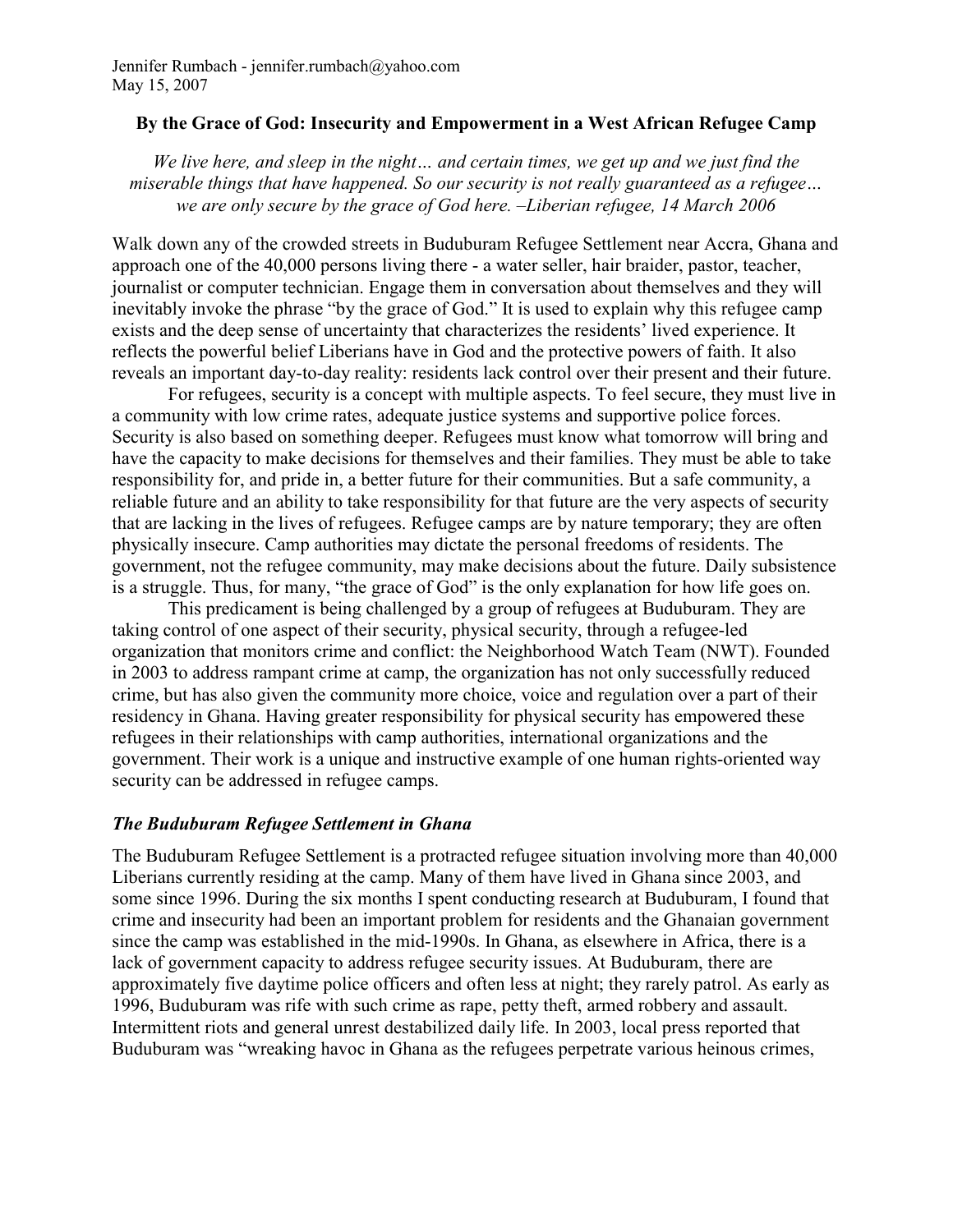threatening the host country's security."<sup>1</sup> One article claimed 10% of residents were excombatants, not "genuine refugees," and alleged the camp was a mercenary recruiting ground.

Following a large-scale military raid in 2003, during which soldiers with tanks and helicopters searched for rebel training facilities and weapons, the camp administration and UNHCR implemented the NWT as part of the Ghana security package. The NWT has successfully addressed primary issues of insecurity, especially those of highest concern to the Ghanaian government, such as armed robbery. My research on refugee security at Buduburam employed a refugee-centric, human rights approach and comprised an ethnographic interview project and an initial case study of the NWT. I sought to discover why the NWT model had worked so well in addressing crime at Buduburam, and how it has empowered refugees, with the support of official bodies, to take some control over their security needs.

## The Neighborhood Watch Team

I feel [with] the NWT, I'm safe while they are here. They are all Liberians. What used to happen is not happening again… because now the watch team is walking around at night. You can sleep in the night. –Liberian refugee, 28 February 2006

When the NWT was founded in 2003, it established a statute that recognizes that Liberian refugees have suffered the consequences of "the horrible and dehumanized armed-conflict" and resolved to "reinforce security in our community in order to prevent or minimize the reoccurrence of crimes like burglary, rape [and] armed robbery" in a way that is "nongovernmental, non-political, and non-profitable." Members are tasked with enhancing security through nighttime monitoring and assisting the police in all "events endangering the safety of camp residents or their property."<sup>2</sup> They are to "strictly adhere to the civilian character of their stay in Ghana and the civilian character of their residence in a refugee camp."<sup>3</sup>

During the NWT formation, UNHCR agreed to provide limited support for the 200 refugees enlisted to patrol as volunteer security officers. In 2007, the team was pared down to 120 (roughly 20 of which are women), due to decreased UNHCR support. Members have generally been given limited food aid each month in exchange for their service. The police, immigration service, and watch team mangers screen recruits to verify refugee status and identify any criminal records. There is a team head and the head's deputy; operations, patrol and investigative supervisors; and a Women's Auxiliary coordinator. A Board of Internal Affairs handles problems with and between NWT members. A general patrol and coordinator monitor the activities of the zone patrols, thus providing checks and balances on nightly activities. There is a clear chain of command in the NWT model, with multiple levels of supervisory capacities.

Each of the 11 camp zones has traditionally had a NWT post open 24-hours a day, a commander and a deputy, and a patrol team of 17 persons. The general patrol team moves around camp twice during the night, checking on each zone. While the NWT is not allowed to arrest residents, members may obtain an arrest slip from the police post and "invite" residents to accompany them to the police. Criminal cases are sent to the police, while the NWT handles petty crime. The NWT also takes residents to the welfare council or police to seek help or file a formal complaint if a dispute cannot be solved. All female NWT members are part of the

 $\overline{a}$ 

<sup>&</sup>lt;sup>1</sup> Sarpong, Sam. "Refugee camp a security threat." March 2003. News from Africa. www.newsfromafrica.org

<sup>&</sup>lt;sup>2</sup> Neighborhood Watch Team. "Neighborhood Watch Team Statute." 2003. Buduburam Refugee Settlement. Note: the NWT Statute is included as an Appendix in the full report.

 $3$  ibid.